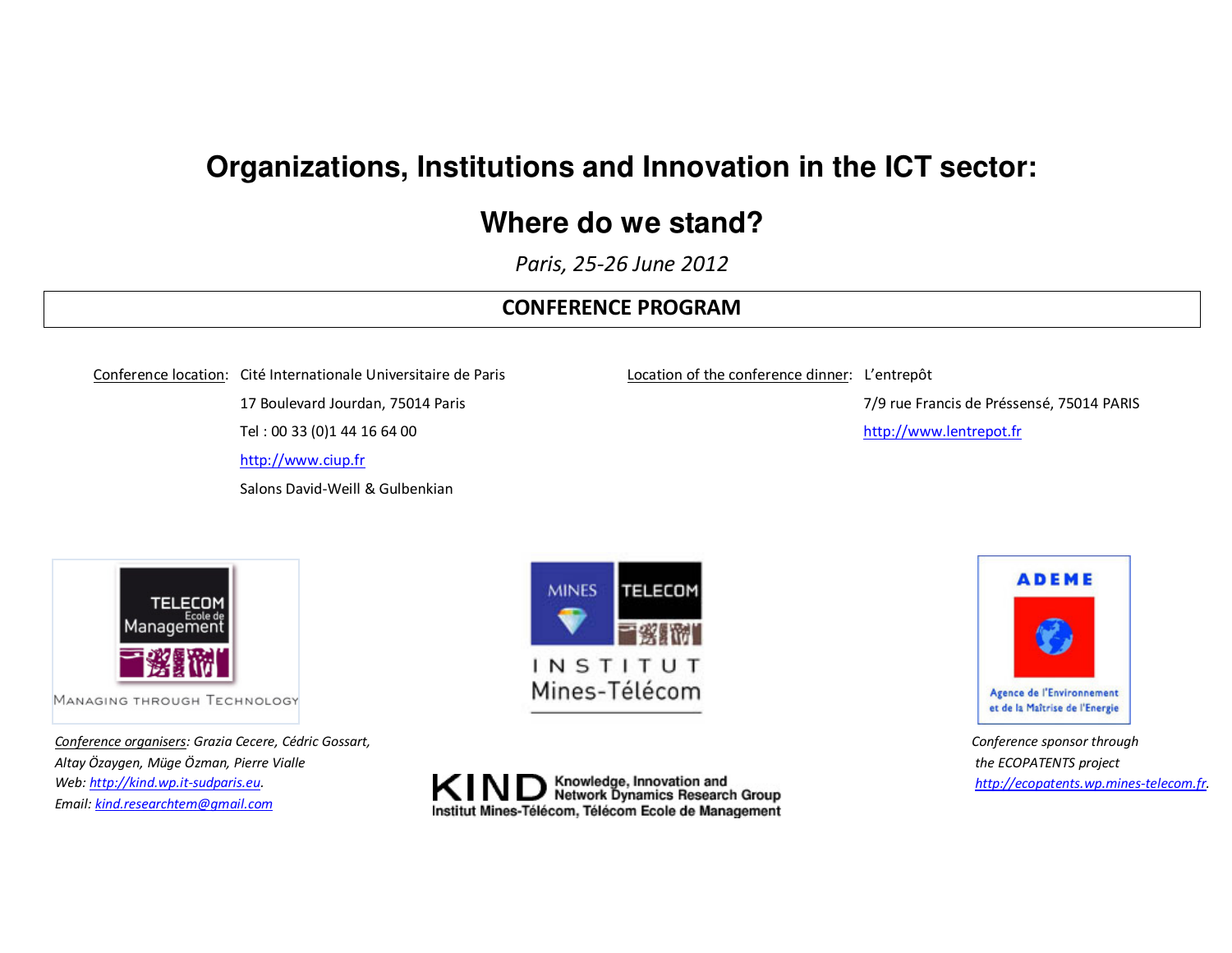### **Day 1: Monday 25 June (Salon David-Weill)**

|       |       | <b>PAPER N°</b>          | <b>TOPIC</b>                | <b>TITLE</b>                                                                                 | <b>NAME(S)</b>                                   |  |
|-------|-------|--------------------------|-----------------------------|----------------------------------------------------------------------------------------------|--------------------------------------------------|--|
| 9:00  | 9:30  |                          | <b>WELCOME &amp; COFFEE</b> |                                                                                              |                                                  |  |
| 9:30  | 9:40  |                          | Opening remarks             | Organizations, Institutions and Innovation in the ICT sector: Where do we stand?             | M. Özman                                         |  |
| 9:40  | 10:00 |                          | Partners                    | ADEME (French environment agency)                                                            | N. Blanc                                         |  |
| 10:00 | 11:20 |                          | Keynote address (plenary)   | Innovation & diffusion of green technologies                                                 | <b>Bronwyn Hall</b>                              |  |
| 11:20 | 11:30 |                          |                             | Short break                                                                                  |                                                  |  |
| 11:30 | 12:00 | $\mathbf{1}$             | Eco-patents                 | Solving the e-waste problem: A patent-based analysis                                         | G. Cecere, N. Corrocher,<br>C. Gossart, M. Özman |  |
| 12:00 | 12:30 | $\overline{2}$           | Green IT                    | ENERVALUE project: An ICT tool for energy efficiency in buildings                            | I.G. Olaizola, N. Aginako,<br>S. Delaitre        |  |
| 12:30 | 14:00 |                          | <b>LUNCH</b>                |                                                                                              |                                                  |  |
| 14:00 | 14:30 | 3                        | Green IT                    | Environmental life cycle assessment on paper and electronic billing & payment<br>system      | J. Kim, S. Rohmer                                |  |
| 14:30 | 15:00 | 4                        | Green IT                    | Environment friendly communication from Türk Telekom                                         | M. Veziroğlu                                     |  |
| 15:00 | 15:30 |                          | <b>COFFEE BREAK</b>         |                                                                                              |                                                  |  |
| 15:30 | 16:00 | 5.                       | Patents                     | Evolution of technological diversity in software: A case study of video indexing             | A. Özaygen                                       |  |
| 16:00 | 16:30 | 6                        | Patents                     | Essential patents and standard dynamics                                                      | J. Baron, K. Blind, T. Pohlmann                  |  |
| 16:30 | 17:00 | $\overline{7}$           | Innovation                  | Knowledge based innovation: A methodology for incremental innovation in an<br>ICT technology | J.-L. Ermine                                     |  |
| 19:30 |       | <b>CONFERENCE DINNER</b> |                             |                                                                                              |                                                  |  |

2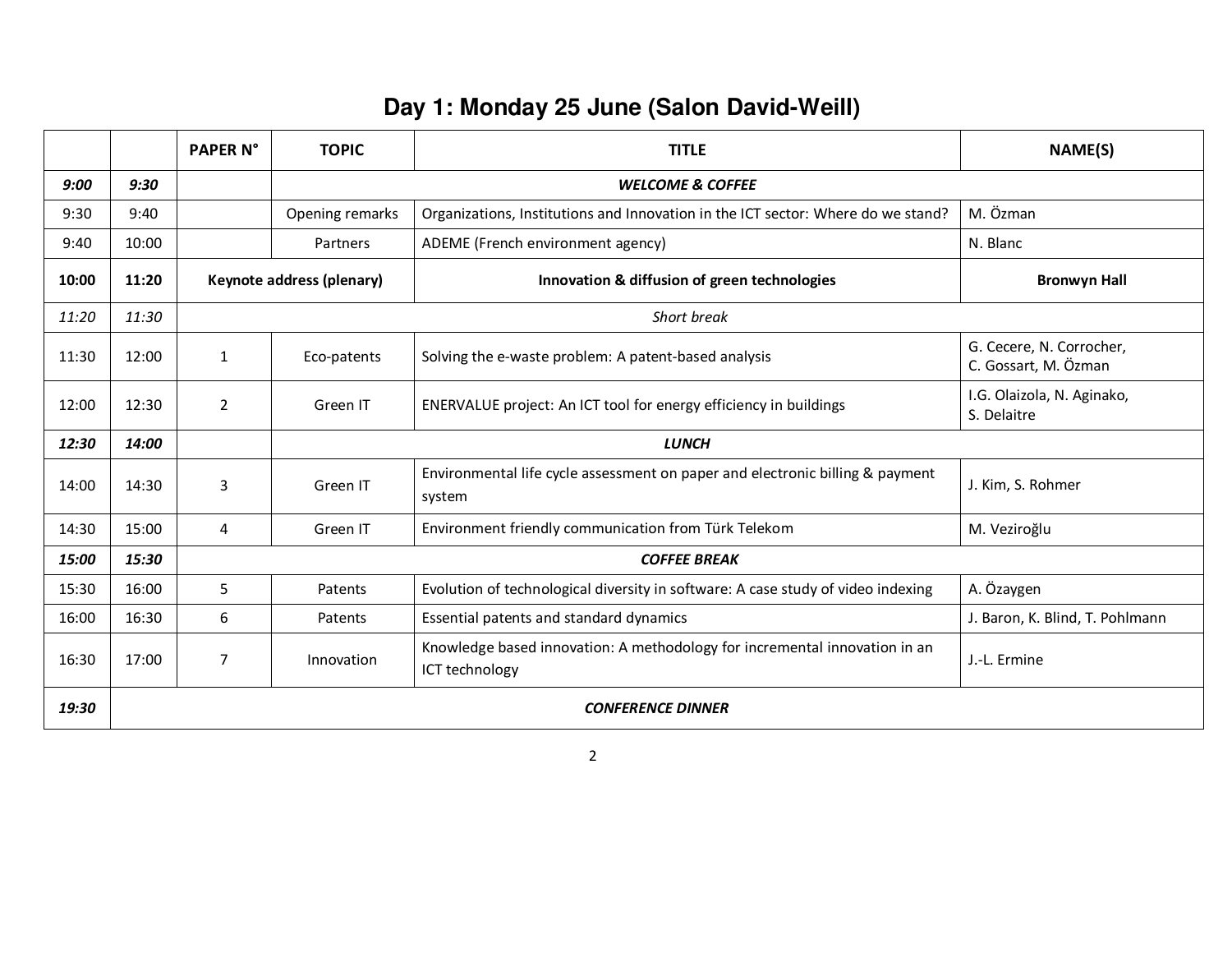#### **Day 1: Monday 25 June (Salon Gulbenkian)**

|       |                          | <b>PAPER N°</b> | <b>TOPIC</b>        | <b>TITLE</b>                                                                                          | NAME(S)                                |  |
|-------|--------------------------|-----------------|---------------------|-------------------------------------------------------------------------------------------------------|----------------------------------------|--|
| 11:30 | 12:00                    | 8               | Innovation          | Technology licensing decisions: A real option perspective                                             | C. Krychowski                          |  |
| 12:00 | 12:30                    | 9               | Innovation          | Resource on the stage: From simplicity to complexity                                                  | D. Findik                              |  |
| 12:30 | 14:00                    |                 | <b>LUNCH</b>        |                                                                                                       |                                        |  |
| 14:00 | 14:30                    | 10              | Cloud computing     | Cloud computing adoption and determining factors in different industries: A case<br>study of Thailand | C. Keesookpun                          |  |
| 14:30 | 15:00                    | 11              | Cloud computing     | Law of the cloud v. law of the land                                                                   | P. De Filippi, L. Belli                |  |
| 15:00 | 15:30                    |                 | <b>COFFEE BREAK</b> |                                                                                                       |                                        |  |
| 15:30 | 16:00                    | 12              | Software            | The adoption of social enterprise software                                                            | B. Engelstätter                        |  |
| 16:00 | 16:30                    | 13              | E-learning          | Does ICT use improve contextual performance? Recent evidence from the<br>European Union               | A.B. Youssef, L. Martine, N.<br>Omrani |  |
| 16:30 | 17:00                    | 14              | Telecoms            | Mobile standards in China                                                                             | P. Vialle                              |  |
| 19:30 | <b>CONFERENCE DINNER</b> |                 |                     |                                                                                                       |                                        |  |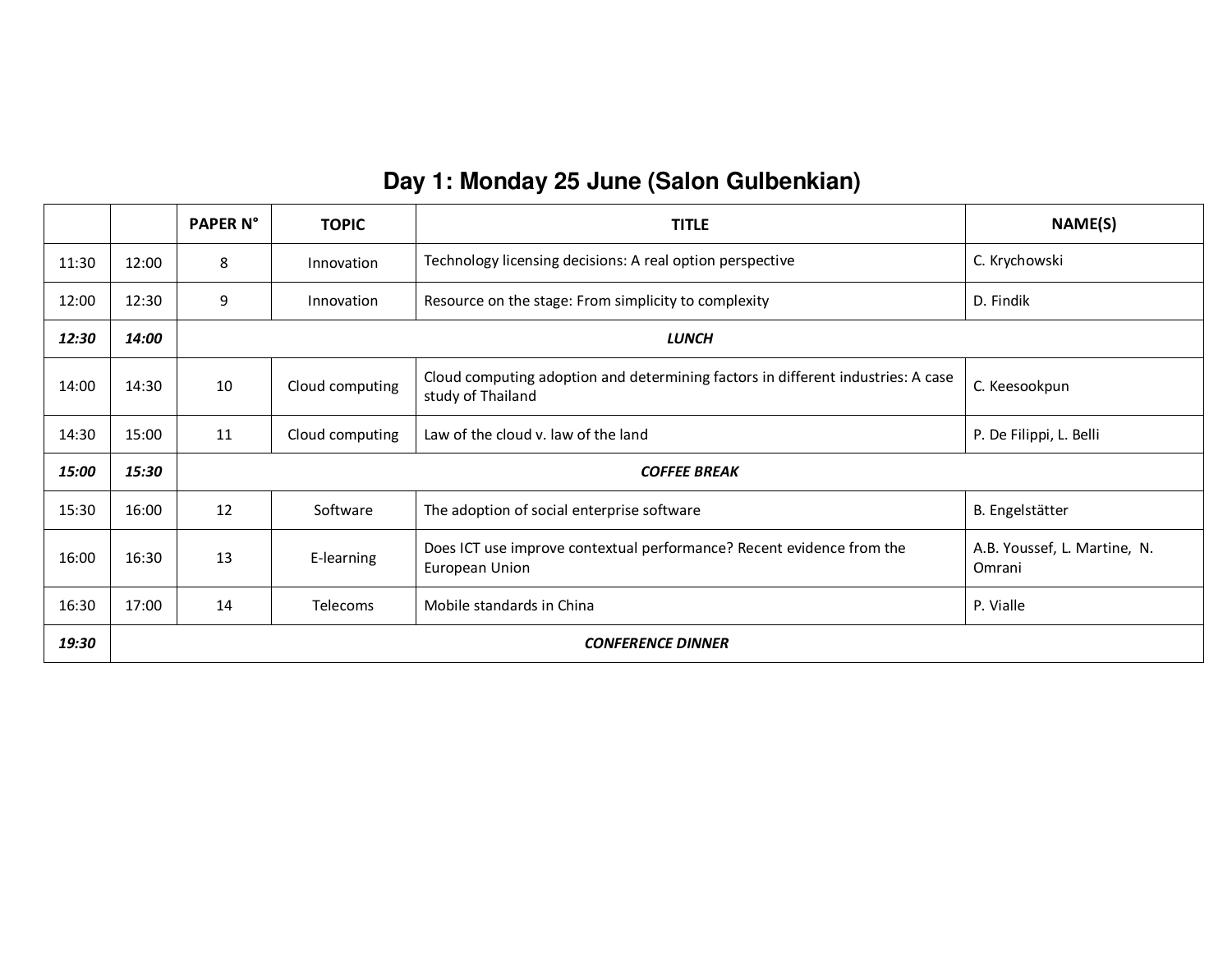## **Day 2: Tuesday 26 June (Salon David-Weill)**

|       |       | <b>PAPER N°</b>                             | <b>TOPIC</b>        | <b>TITLE</b>                                                                                                                         | <b>NAME(S)</b>                             |
|-------|-------|---------------------------------------------|---------------------|--------------------------------------------------------------------------------------------------------------------------------------|--------------------------------------------|
|       |       | <b>WELCOME &amp; COFFEE</b>                 |                     |                                                                                                                                      |                                            |
| 9:30  | 10:00 | 15                                          |                     |                                                                                                                                      |                                            |
| 10:00 | 10:30 | 16                                          | Ecoinnovation       | Emergence of innovative clean technology start-ups: A fuzzy-set analysis                                                             | S. Türkeli                                 |
| 10:30 | 11:00 | 17                                          | Innovation          | Ownership structure and R&D orientation in ICT groups                                                                                | F. Bogliacino, G. De Prato,<br>D. Nepelski |
| 11:00 | 11:30 |                                             | <b>COFFEE BREAK</b> |                                                                                                                                      |                                            |
| 11:30 | 12:00 | 18                                          | Innovation          | Driving the translational user-innovations using "open" licenses                                                                     | M. Gambardella                             |
| 12:00 | 12:30 | 19                                          | Innovation          | Video game niches: Specialization, substitutability and strategy                                                                     | M. Ward, B. Engelstätter                   |
| 12:30 | 14:00 |                                             | <b>LUNCH</b>        |                                                                                                                                      |                                            |
| 14:00 | 14:30 | 20                                          | Innovation          | Diversification and firm performance in dynamic environments: The<br>role of the firm's dynamic capabilities and absorptive capacity | P. Symeou, T. Kretschmer                   |
| 14:30 | 15:00 | 21                                          | Open source         | Modelling adoption of open source products by firms                                                                                  | B. Sanditov, H. Kristen                    |
| 15:00 | 15:30 | 22                                          | Open source         | Open source, dual licensing and software competition                                                                                 | E. Darmon, D. Torre                        |
| 15:30 | 16:00 |                                             | <b>COFFEE BREAK</b> |                                                                                                                                      |                                            |
| 16:00 | 16:30 | 23                                          | <b>Networks</b>     | Visualizing the socio-technical network of Indian Aadhaar developers                                                                 | D. M. Stevenson                            |
| 16:30 | 17:00 | 24                                          | <b>Networks</b>     | Internal corporate social network: What impacts on Innovation?                                                                       | L. Barreau                                 |
| 17:00 | 17:15 | <b>CONFERENCE WRAP-UP (PLENARY SESSION)</b> |                     |                                                                                                                                      |                                            |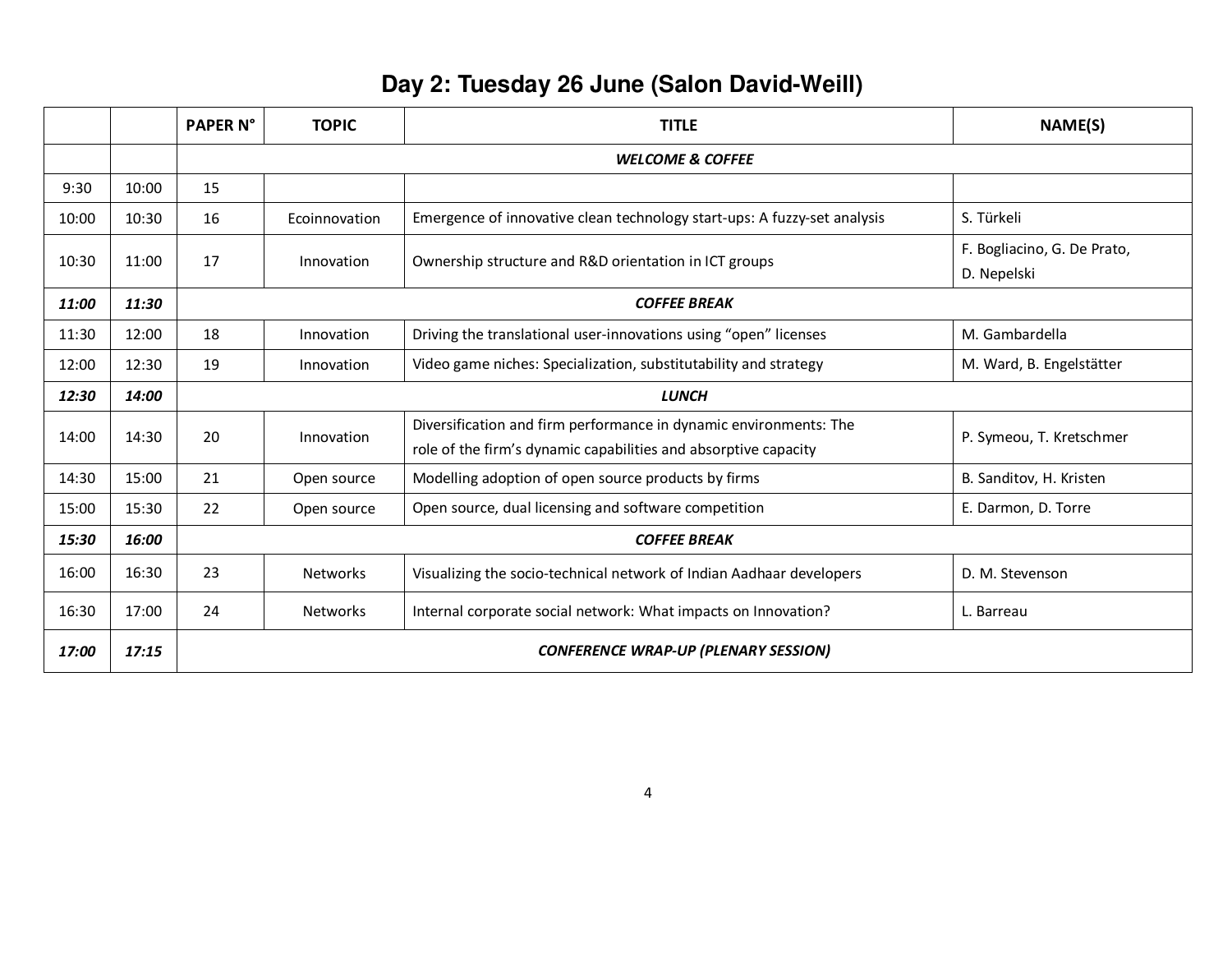## **Day 2: Tuesday 26 June (Salon Gulbenkian)**

|       |       | <b>PAPER N°</b>          | <b>TOPIC</b>                    | <b>TITLE</b>                                                                                                            | NAME(S)                                |
|-------|-------|--------------------------|---------------------------------|-------------------------------------------------------------------------------------------------------------------------|----------------------------------------|
| 9:30  | 10:00 | 25                       | ICTs in developing<br>countries | Socio-economic impact of broadband in Latin American and Caribbean countries                                            | A. Garcia Zaballos, R. Lopez-Rivas     |
| 10:00 | 10:30 | 26                       | <b>Telecoms</b>                 | Telecommunications industry and economic growth: How the market structure<br>matters                                    | V. Jerbashian                          |
| 10:30 | 11:00 | 27                       | E-learning                      | Students' skills, organizational change and diversity of learning process: Evidence<br>from French universities in 2010 | A.B. Youssef, M. Dahmani,<br>N. Omrani |
| 11:00 |       | <b>SALON DAVIE-WEILL</b> |                                 |                                                                                                                         |                                        |

5